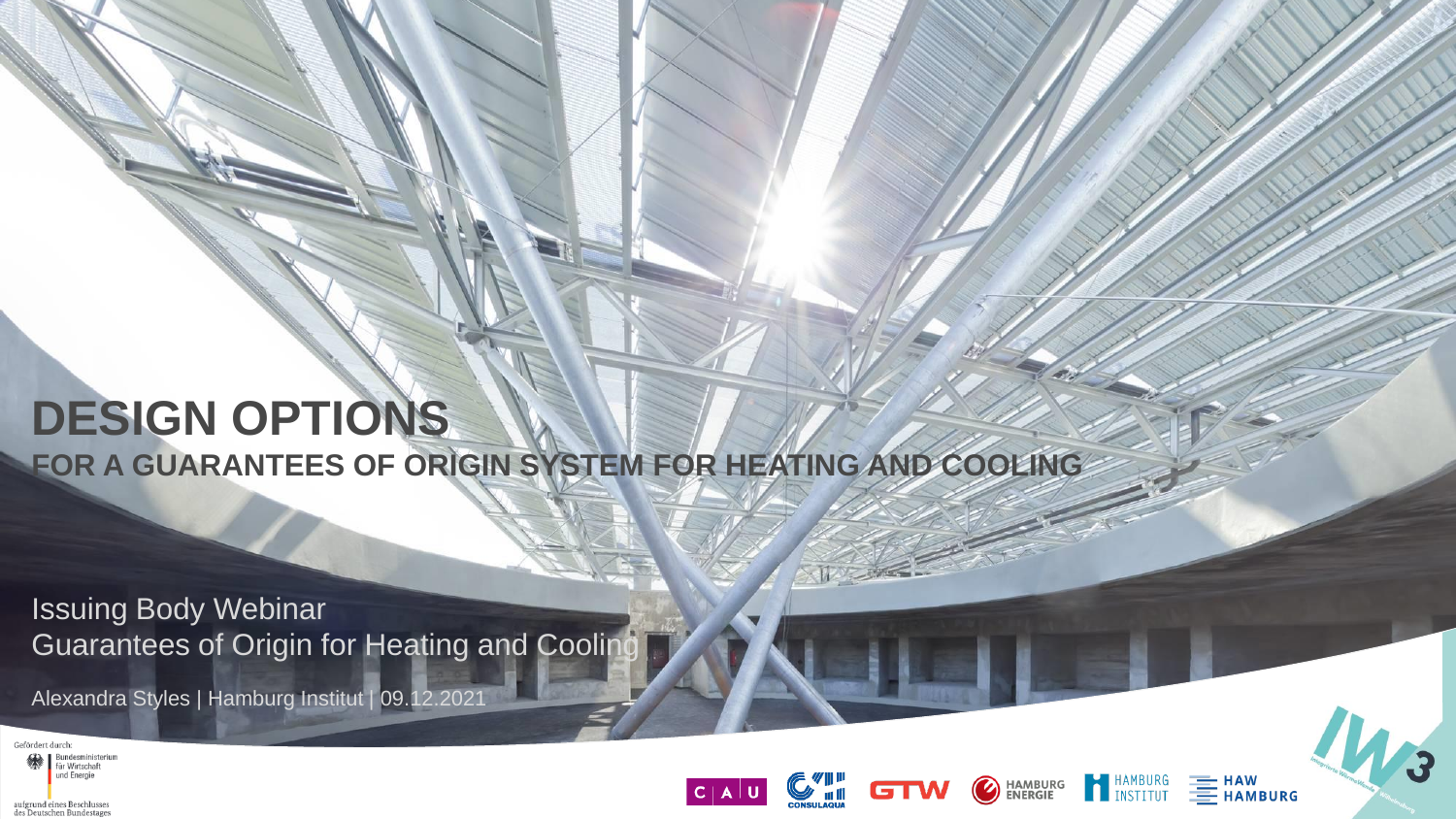### **CONTENT**

1) Design principles for a guarantee of origin (GO) system for district heating and cooling

- 2) Design options and choices in the IW<sup>3</sup> pilot registry
	- Cancellation of GOs from non-interconnected networks for disclosure purposes
	- Role of final customers in the GO registry
	- Treatment of transport and storage losses
	- Treatment of energy carrier conversion (power to heat/cold, gas to heat/cold)
	- Disclosure rules for heating and cooling
- 3) Outlook

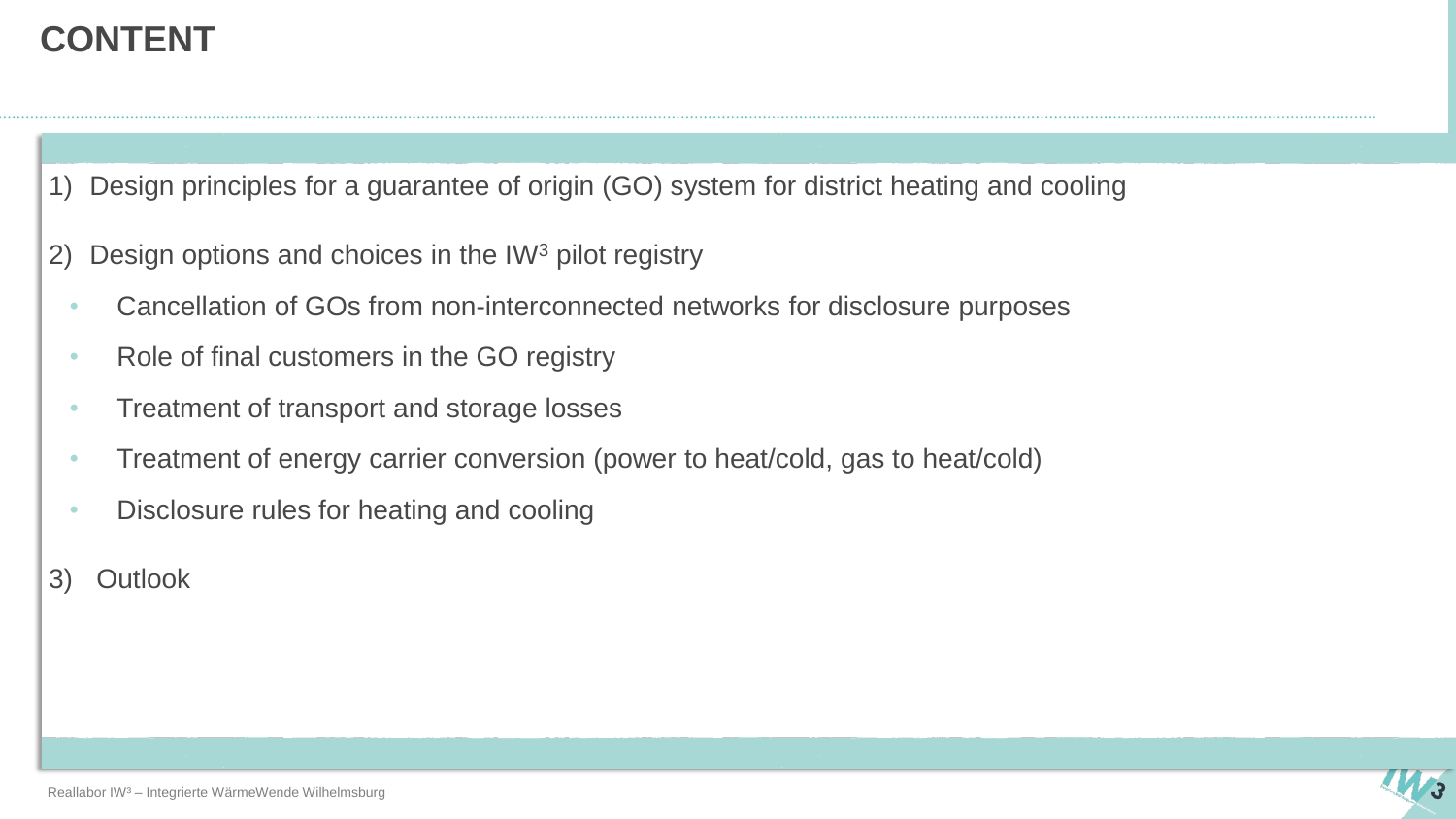### **DESIGNING A GO SYSTEM FOR DISTRICT HEATING AND COOLING: DESIGN PRINCIPLES**

- **Basic principle:** Green characteristics must be 100% traceable to final consumption, avoiding multiple consumption claims
- **How to guarantee the renewable origin of energy?**
	- Issuance of 1 Guarantee of Origin (GO) for 1 MWh of energy produced
	- Supervise the issuance, transfer and cancellation of GOs – electronical, accurate, reliable and fraud-resistant
	- Ensure that the same unit of energy from renewable sources is taken into account only once
- **Focus IW<sup>3</sup> pilot registry:** Registry for renewable energy sources as well as waste heat and cold (with optional full disclosure)
- **Technical implementation** in cooperation with Grexel Systems



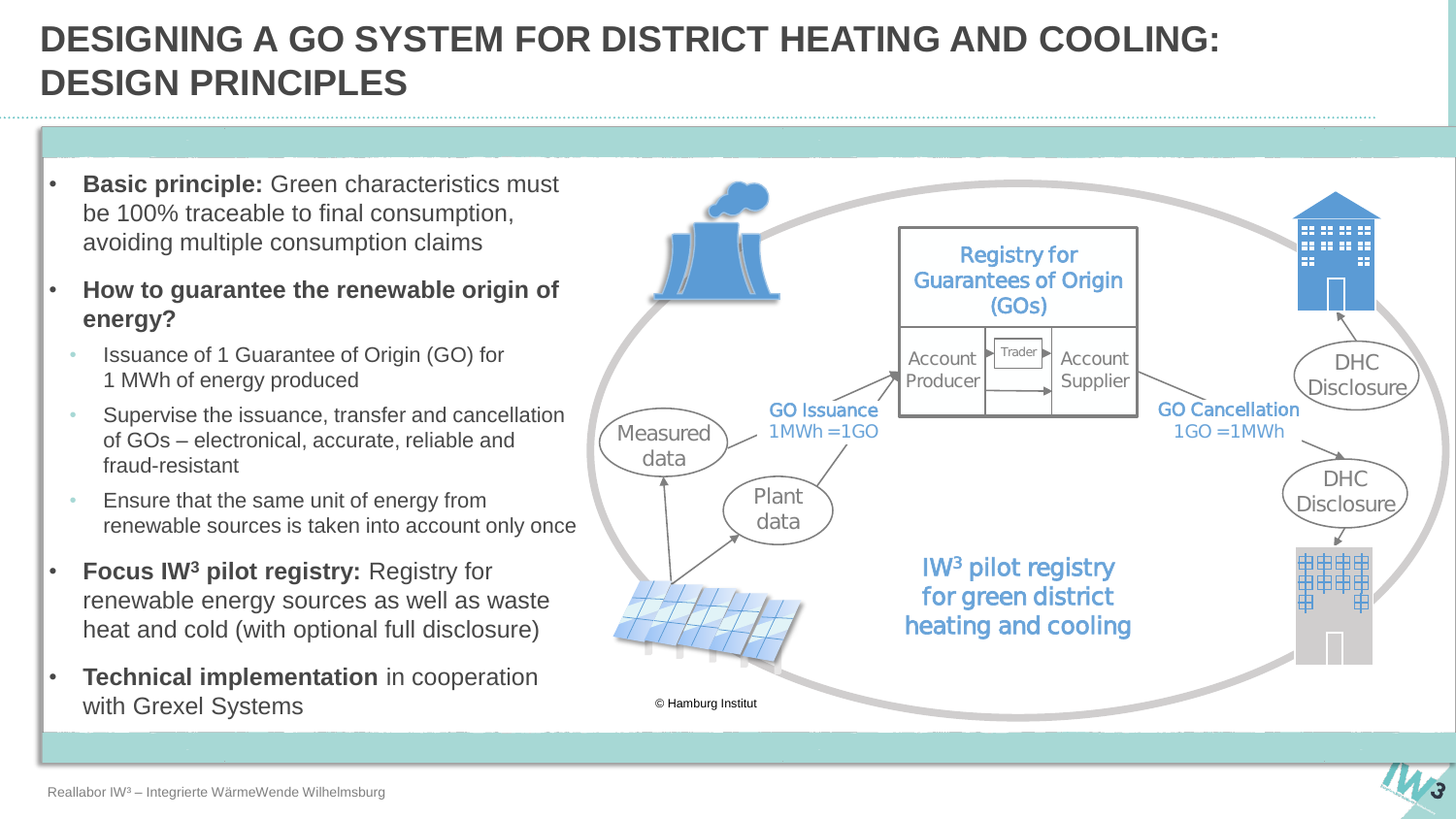### **DESIGNING A GO SYSTEM FOR DISTRICT HEATING AND COOLING: FRAMEWORK CONDITIONS FOR DESIGN CHOICES**

- **Basic design parameters are defined by Article 19 RED II and EN 16325** (under revision), for instance:
	- Unit (1 MWh)
	- Lifetime of GOs (expiry after max. 18 months)
	- Obligatory information fields (e.g. energy source, technology, production device location, financial support)
	- Requirements on monitoring and verification of production device and measurement data
	- Issuance of GOs for net energy production
- Significant **scope for design choices** remains: e.g. optional information fields, cancellation and disclosure rules
- **Basis for assessment of design options**:
	- Evaluation of scientific literature, including results of the FaStGO project on the EN 16325 revision ([AIB 2020\)](https://www.aib-net.org/news-events/aib-projects-and-consultations/fastgo)
	- Legal framework for electricity GOs in Germany (Issuing Body: [Umweltbundesamt](https://www.umweltbundesamt.de/themen/klima-energie/erneuerbare-energien/herkunftsnachweisregister-hknr)) and existing heating/cooling GO systems in the Netherlands (IB: [CertiQ](https://www.certiq.nl/guarantees-of-origin/)) and Flanders (IB: [VREG\)](https://www.vreg.be/en/disclosure-guarantees-origin)
	- Technical consulting by Grexel; exchange with IW<sup>3</sup> project partners Hamburg Energie and HAW
	- Stakeholder workshop in April 2021 with DHC suppliers, producer and consumer associations, public agencies

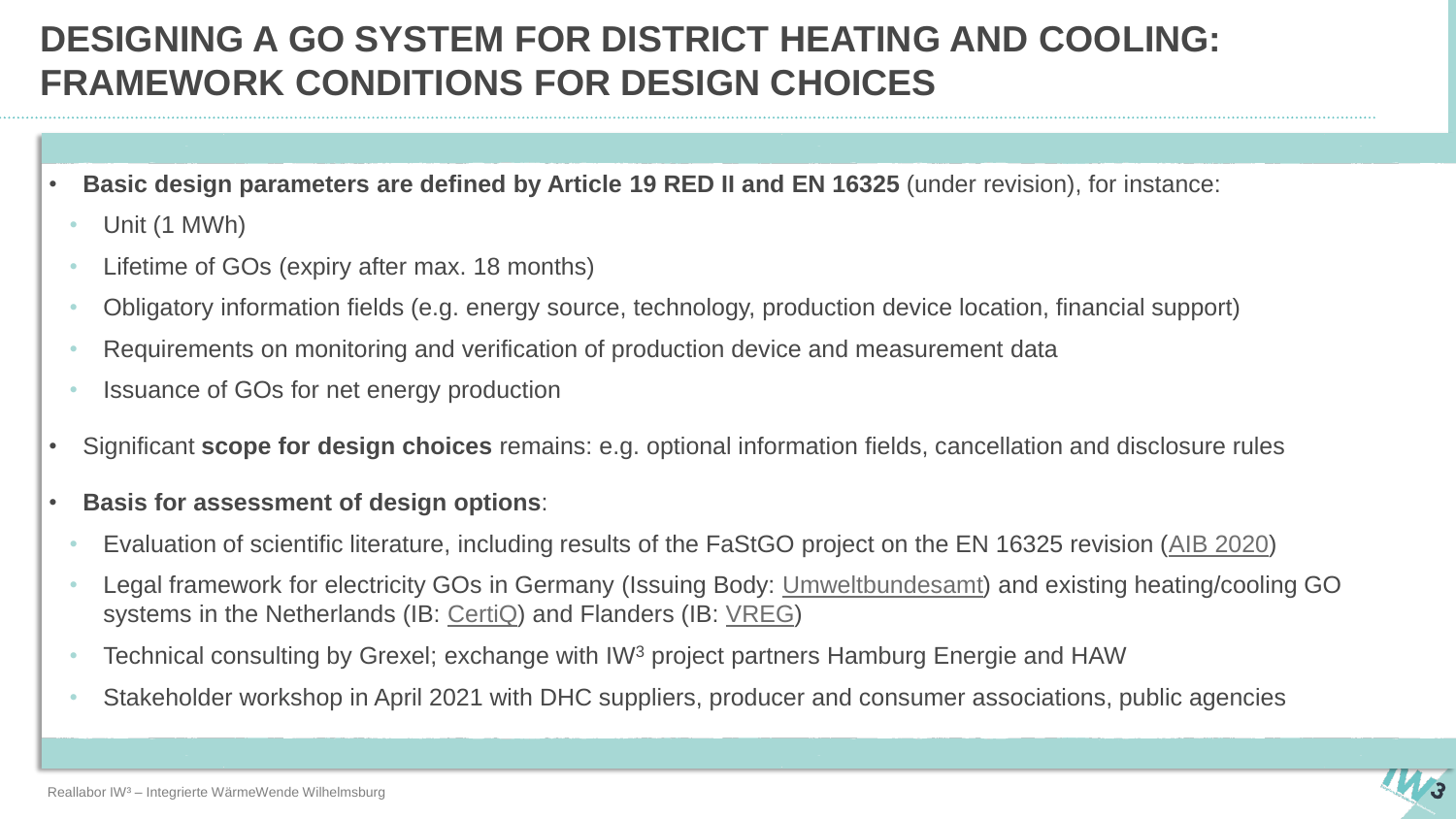### **DESIGN OPTION I: CANCELLATION OF GOS FROM NON-INTERCONNECTED DHC NETWORKS**

- **Definition of system boundaries as a fundamental choice:**
	- **Electricity GOs:** European internal market, GOs can be transferred independently of energy deliveries and connections between networks
	- **Heating and cooling GOs:** DHC networks are local, closed systems, unlike electricity and gas networks
- **Arguments for cancellation of GOs from non-interconnected networks:**
	- Higher GO market liquidity and resilience against unplanned production device outages
	- Incentives for investments in renewable DHC projects are decoupled from green DHC demand in a given network
	- Most cost-efficient projects are realised first
- **Arguments against cancellation of GOs from non-interconnected networks:**
	- Credibility for consumers is uncertain
	- Incentives for local decarbonisation of DHC networks could be weakened
	- Exclusion of multiple consumption claims on renewable attributes requires binding, harmonised DHC disclosure rules and residual mix calculation methodology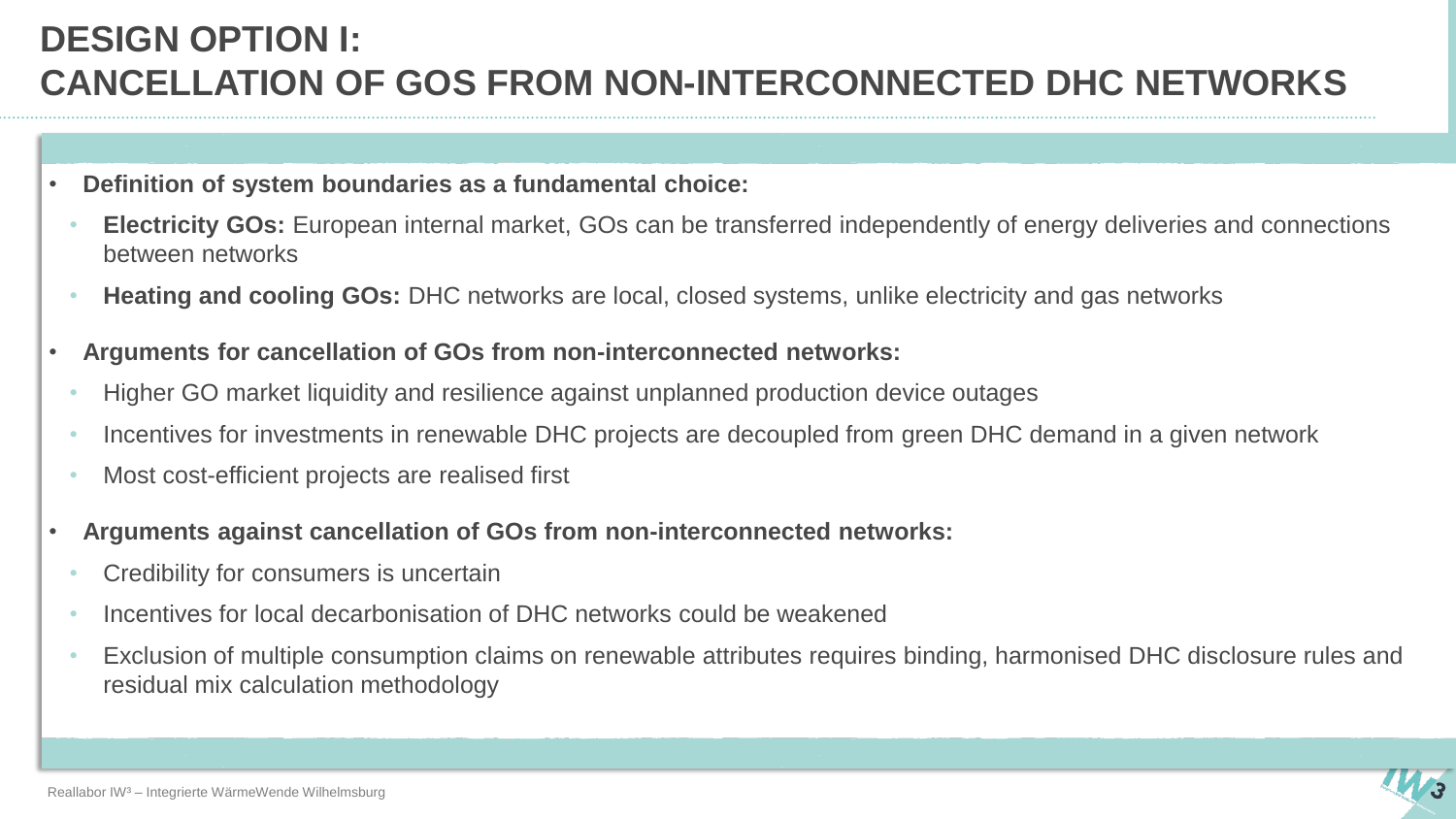### **DESIGN OPTION I: CANCELLATION OF GOS FROM NON-INTERCONNECTED DHC NETWORKS**

#### **German district heating market as context:**

- **Transformation of heating supply** as a major energy transition challenge
	- RES share in heating and cooling: 14.6% in 2019, significantly below the EU-27 average of 22.1% ([Eurostat 2020\)](https://ec.europa.eu/eurostat/de/web/products-eurostat-news/-/ddn-20201229-1)
	- RES share in grid-based heating supply: 17.6% in 2020 [\(BDEW 2021;](https://www.bdew.de/media/documents/Nettowaermeerz_D_2020_online_o_jaehrlich_Ki_18112021.pdf) biomass 9.4%, biogenic municipal waste 7.4%, geothermal and solar thermal 0.8%)
- **Status quo: Heating and cooling quality** is defined by network
	- Disclosure framework (FFVAV, in force from 5.10.2021): Obligation to publish primary energy factors and RES shares for technically interconnected district heating or cooling networks
	- Technical norm for calculation of primary energy factors for building energy law applications (AGFW FW 309 Part 1): "1 network = 1 factor"
- **Stakeholder feedback:** majority favored use of GOs from interconnected networks or GOs from a regional context (e.g. quarter, district) for disclosure

#### **IW<sup>3</sup>pilot registry: Grid connection between production devices and consumers as prerequisite for GO cancellation**

- Research focus: Role of green DHC products in incentivising local DHC grid transformations
- Additional attributes on GOs: code for network (e.g. HH-HE-1) and interconnected set of networks (e.g. HH-HE-1-HE-2)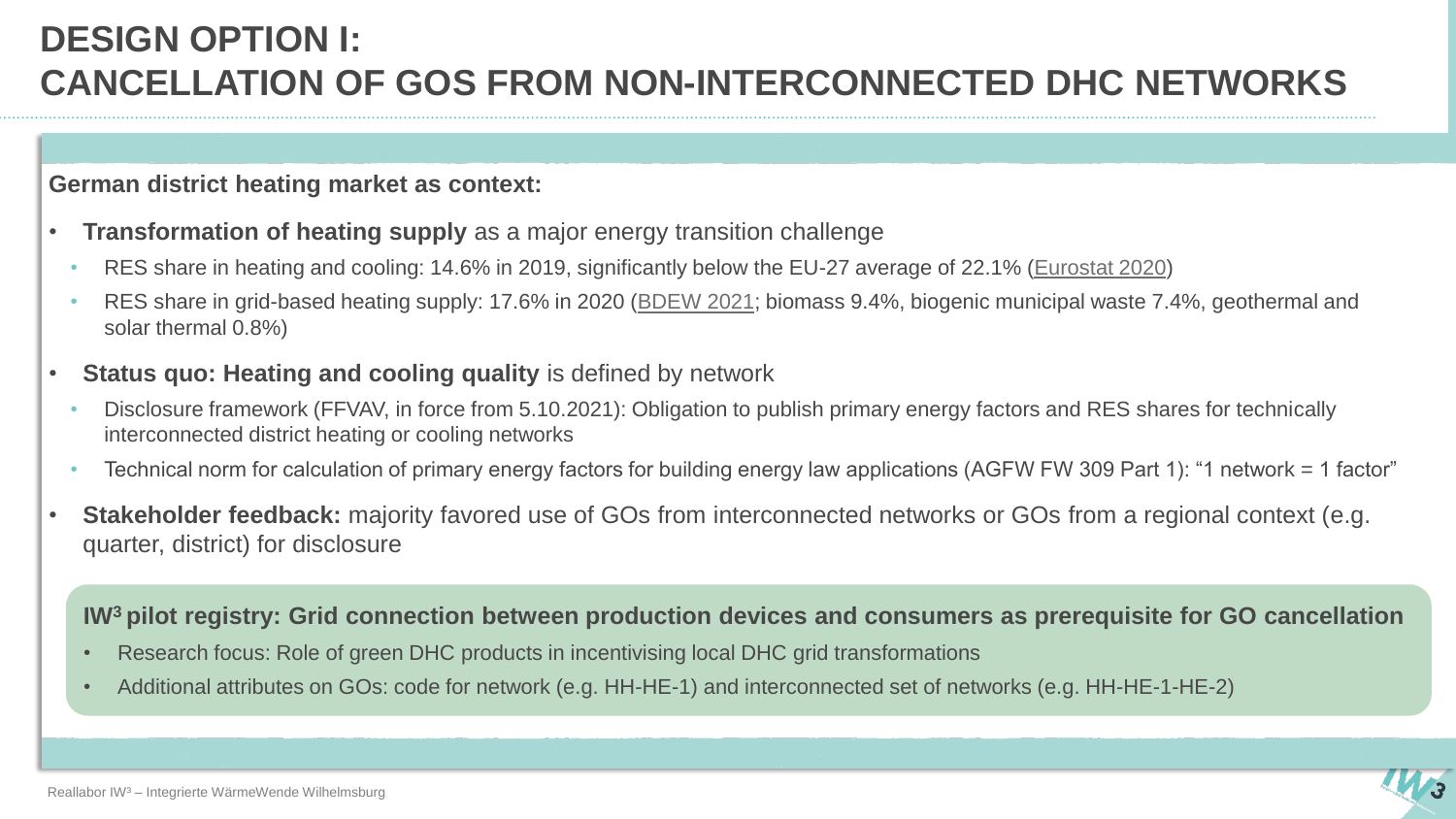### **DESIGN OPTION II: ROLE OF FINAL CUSTOMERS IN THE GO REGISTRY**

- **Electricity GOs:** In Germany, GOs have to be cancelled by electricity suppliers and can only be used in the context of suppliers' disclosure obligation to final customers (§ 30 HkRNDV)
- **Heating and cooling GOs:** Should only DHC suppliers cancel GOs on behalf of their customers, or should customers be able to cancel GOs themselves?



**Marketing of GOs: separately from GO registry (over the counter)**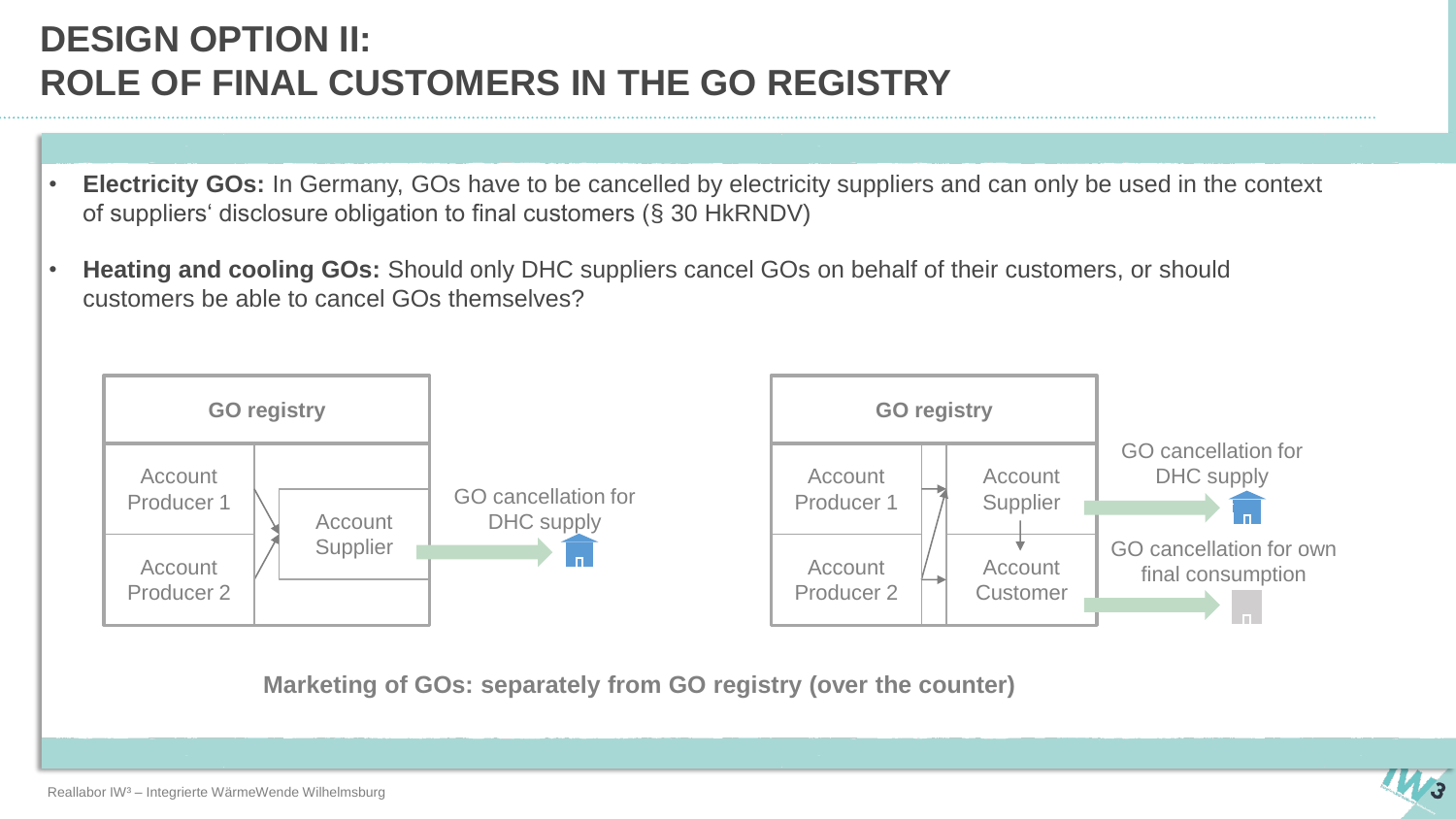### **DESIGN OPTION II: ROLE OF FINAL CUSTOMERS IN THE GO REGISTRY**

#### • **Advantages of GO cancellation option for final costumers:**

- Can facilitate individual composition of GO portfolios (e.g. in case of preference for certain energy sources/technologies)
- Direct access to all GO information fields for sustainability reporting
- Relevant option primarily for building management industry, process heat consumers
- **Advantages of GO cancellation only by DHC suppliers:** 
	- Reduced complexity of the disclosure system (including clear responsibilities)
	- Potentially, better plannability of GO availability and prices (if cancellation is limited to interconnected networks)
- In both cases: Transparency, customisability of green DHC products and planning security depend on **contract design and disclosure rules**
- Accommodating GO cancellation by DHC suppliers and final customers is possible from technical and organisational viewpoints, but challenges in **handling transport and storage losses** have to be addressed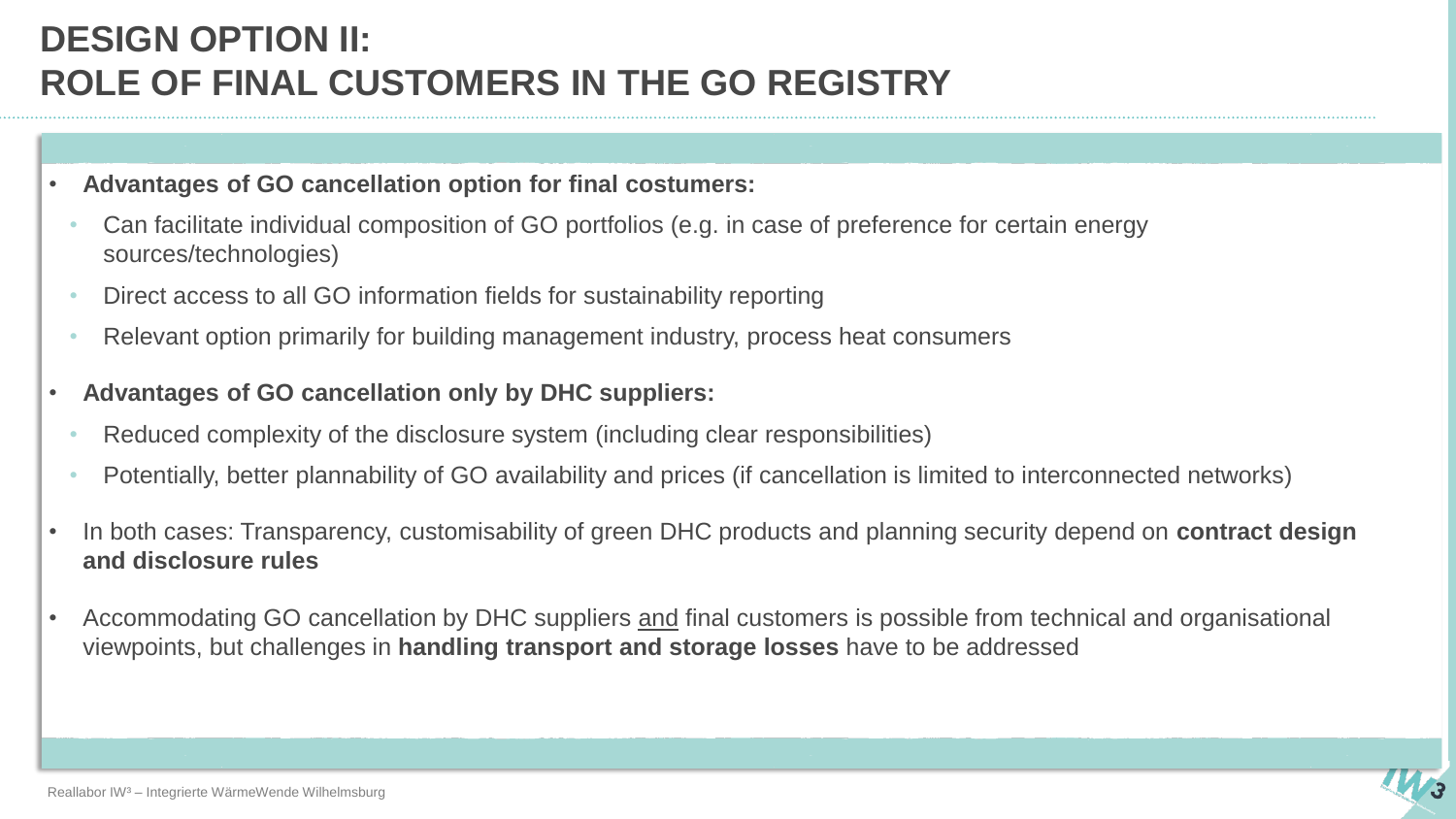## **DESIGN OPTION III: TREATMENT OF TRANSPORT AND STORAGE LOSSES**

- **Electricity GOs:** Losses occurring during grid transport and intermediate storage of energy are neglected in most GO systems ([CA-RES 2020](https://www.ca-res.eu/fileadmin/cares/PublicArea/CA-RES3FinalPublication/CARES3_Final_CT3_Summary.pdf)) – implicit allocation of residual mix characteristics
- **Transport losses in DHC grids:** 
	- Unlike with electricity grids, no independent grid operator is responsible for compensating losses: direct consideration in production planning
	- Significant in volume (on average 12% in DH grids in Germany 2019, [AGFW 2020\)](https://www.agfw.de/zahlen-und-statistiken/agfw-hauptbericht/): credibility problem, if neglected when marketing green DHC products
- **Storage losses in DHC grids:** considerable, especially for seasonal storage facilities
	- GO cancellation for input and GO issuance for output possible, but could represent an economic burden for storage operators (similarly: GO cancellation for storage losses)
	- Storage increases the amount of green attributes that can be integrated into DHC grids: with annual disclosure, there is a case for sharing costs of GO cancellation for storage losses among GO system participants
	- Potential business case for GO cancellation by storage operators, if consumption is matched not on an annual, but e.g. on a monthly or seasonal basis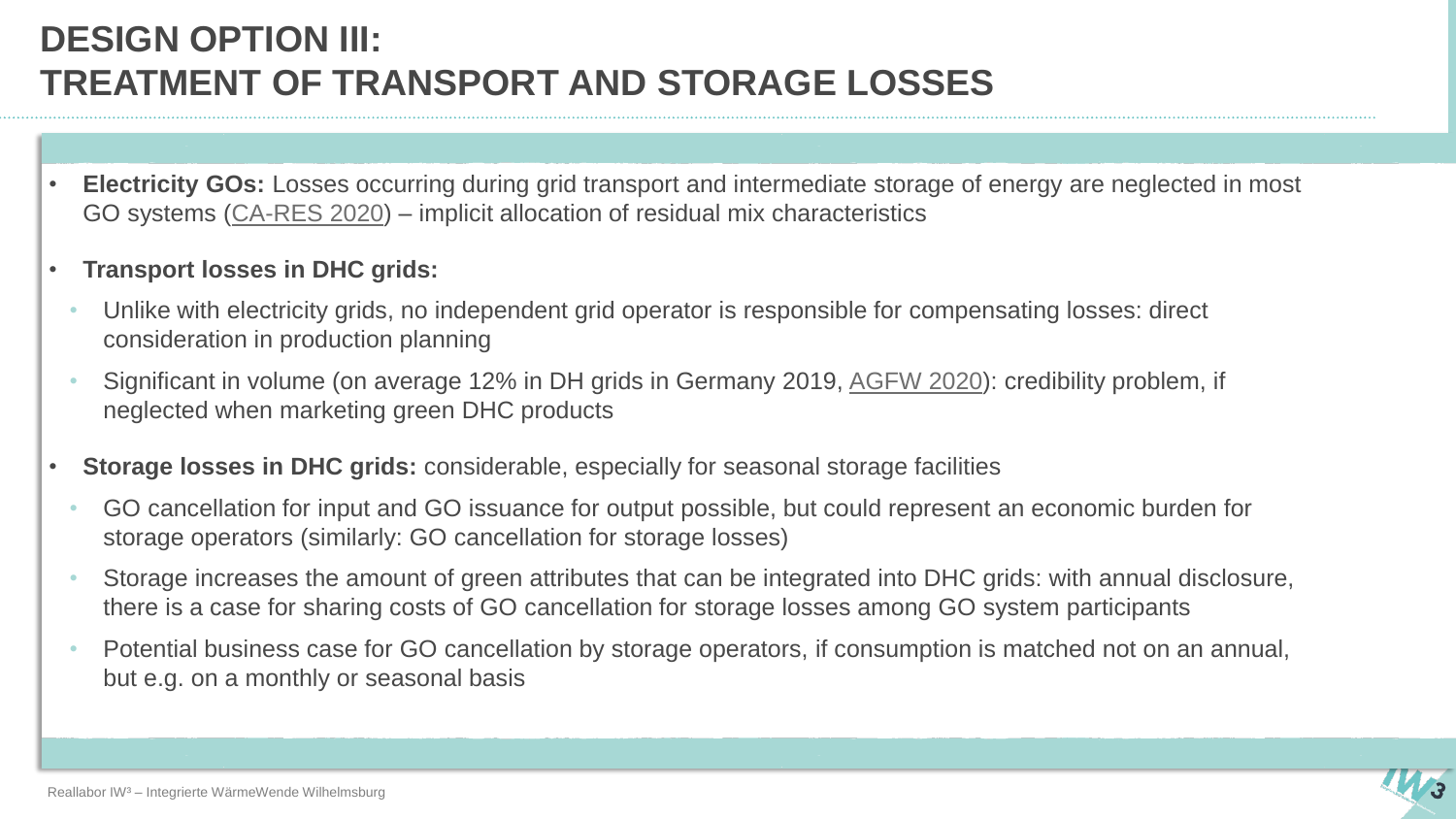### **DESIGN OPTION III: TREATMENT OF TRANSPORT AND STORAGE LOSSES**

**Options to account for transport and storage losses in DHC grids** (assuming annual disclosure):

#### • **Subtracting loss factors during GO issuance**

- 100 MWh RES generation, 20% total losses (transport + storage): GO issuance for 80 MWh
- Challenge: volume of total losses is only known at the end of the accounting period (e.g. one year); for DHC grids in transformation, grid losses may change, and storage losses depend on actual storage usage
- **Cancellation of a share of issued GOs by the grid operator**, corresponding to the network's total loss factor
	- GO issuance for 100 MWh of RES generation, GO cancellation for 20% losses: 80 MWh marketable as green district heating
	- Challenge: at the end of the accounting period, the required amount of GOs may no longer be available / sold at a high price (unless producers, grid operator and supplier are vertically integrated or GOs from non-interconnected networks can be used for disclosure)
- **Cancellation of a share of marketed GOs by suppliers of green DHC products/final customers**, corresponding to the network's total loss factor
	- Cancellation of RES GOs for 80 MWh final consumption: additional GO cancellation for 20 MWh losses
	- Challenge: timely information is needed about the volume of losses at the end of the accounting period
	- Additional challenge if GOs are cancelled by final customers: price risks, monitoring of disclosure and associated claims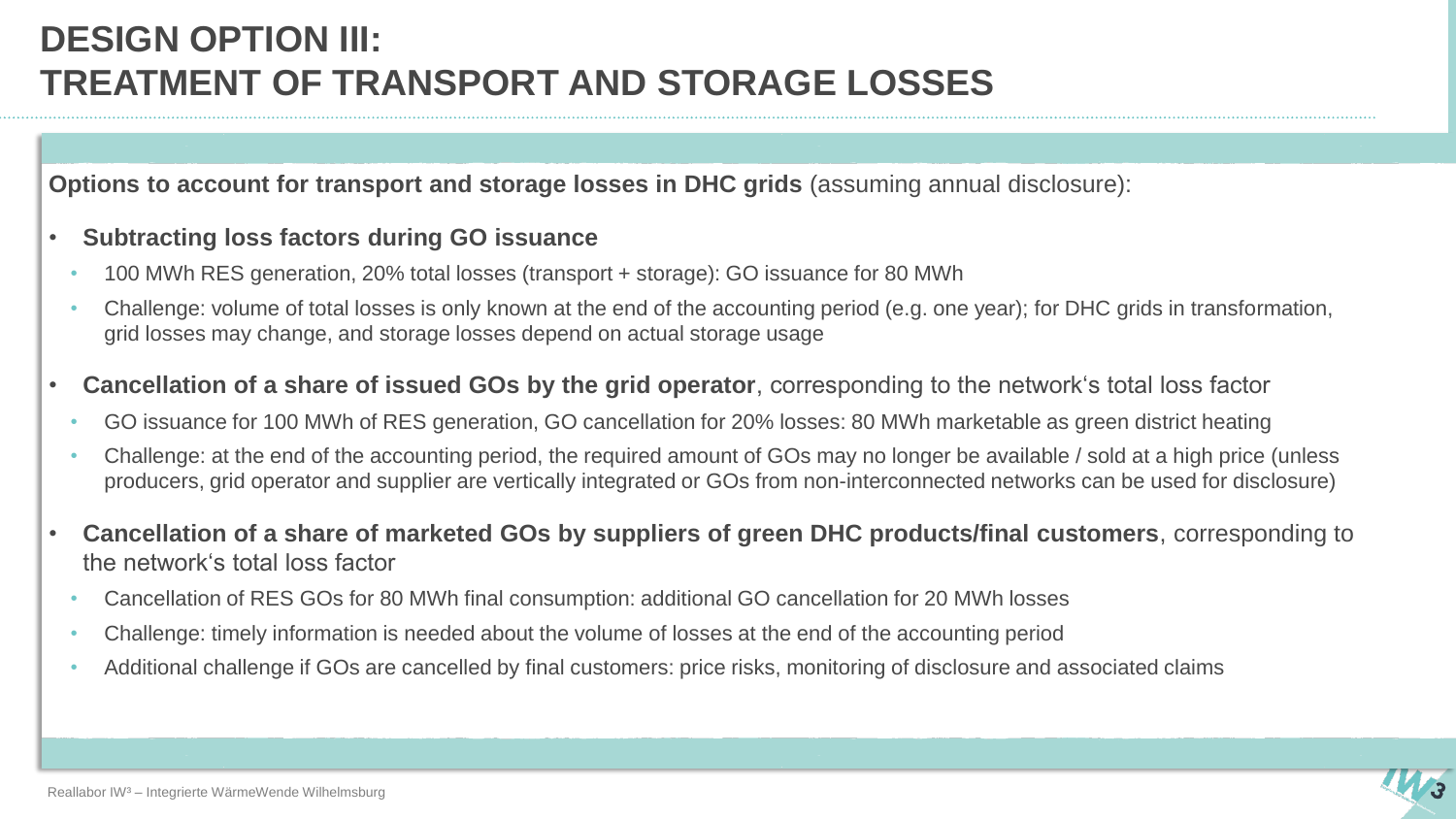### **OUTCOME DESIGN OPTIONS II AND III: ROLE OF FINAL CUSTOMERS AND TREATMENT OF LOSSES**

#### **IW<sup>3</sup>pilot registry: DHC suppliers cancel GOs on behalf of their customers**

- DHC product or specific final customer can be named as cancellation beneficiary
- Product-based approach to handling losses: suppliers of green DHC products cancel additional GOs to cover the share of losses (to be indicated as part of disclosure)

#### • **Rationale:**

- Best information availability: suppliers already take energy losses into account for production planning; losses can also be taken into account in planning marketing of green DHC products
- If regulatory framework conditions permit, suppliers could calculate product-specific primary energy and emission factors, taking losses into account (with independent verification)

#### • **Transparency for final customers:**

- Registry allows for export of comprehensive cancellation statements which can be made available to customers
- Development perspective: regulatory agencies could register with a monitoring account; suppliers/costumers could give permission to view cancellation statements

#### **Cancellation statement (example)**

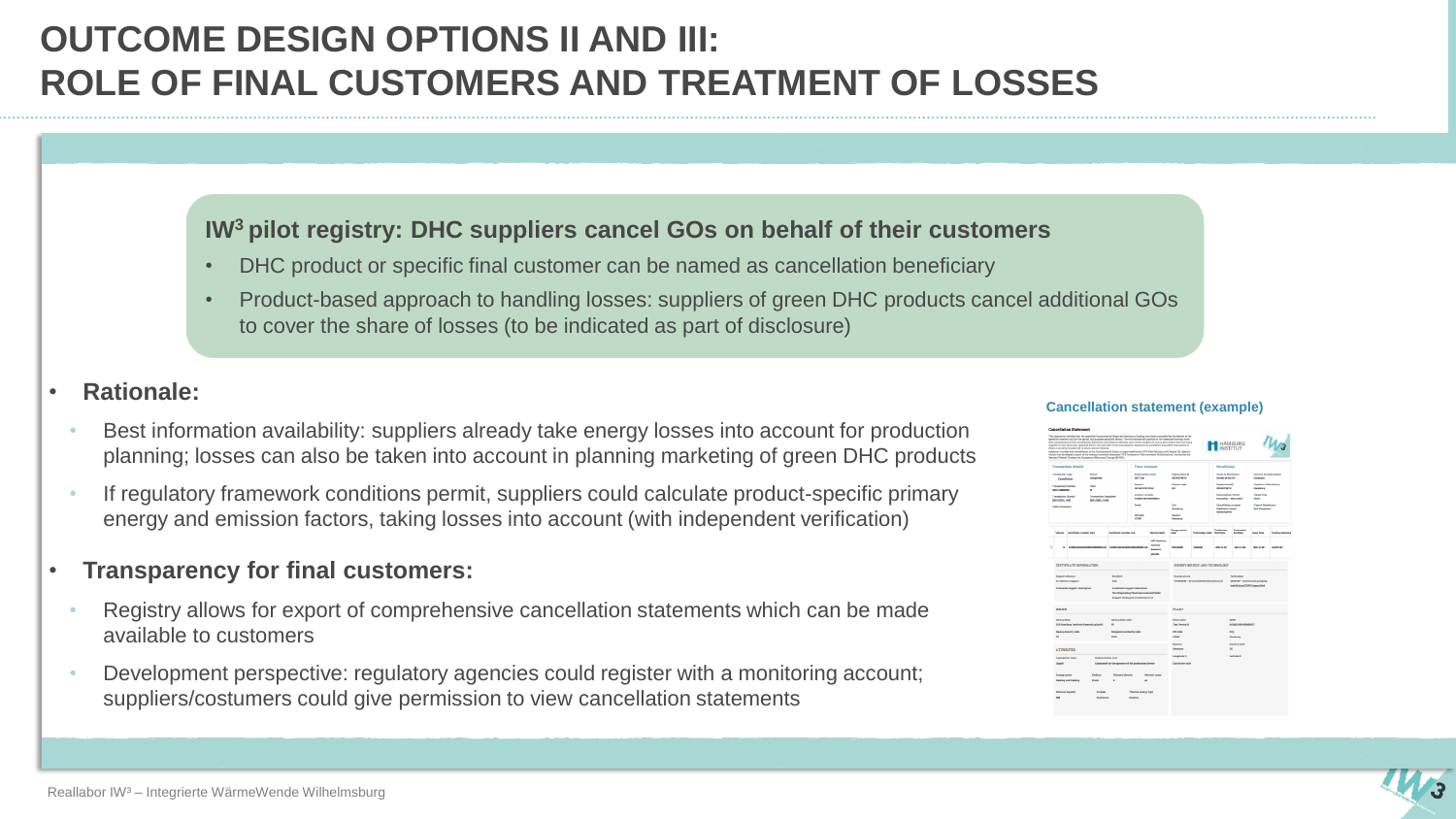## **DESIGN OPTION IV: TREATMENT OF ENERGY CARRIER CONVERSION**

- What evidence has to be provided so that **energy inputs taken from networks** can be considered fully renewable?
- **Grid-based gas supply as an input for heat/cold production**:
	- Status quo: mass balancing established as an attribute tracking system
	- Perspective: Gas GOs, potentially with additional requirements (e.g. feed-in into the European gas network)
- **Grid-based electricity supply as an input for heat/cold production**:
	- Green electricity with cancellation of electricity GOs
	- Electricity-based fuels (green hydrogen in particular): discussion on proof of geographical and temporal correlation between supply and demand, and additionality of electricity generation from RES (Article 27 (3) RED II)

- **Gas as an input:** initially mass balancing, potentially adjustment once a gas GO system is available
- **Electricity as an input:** green electricity supply with GO cancellation as a pragmatic attribute tracking option, to avoid barriers for Power to Heat technologies (+ ongoing research on qualitative criteria for different applications of GOs, e.g. [GO4Industry\)](https://go4industry.com/)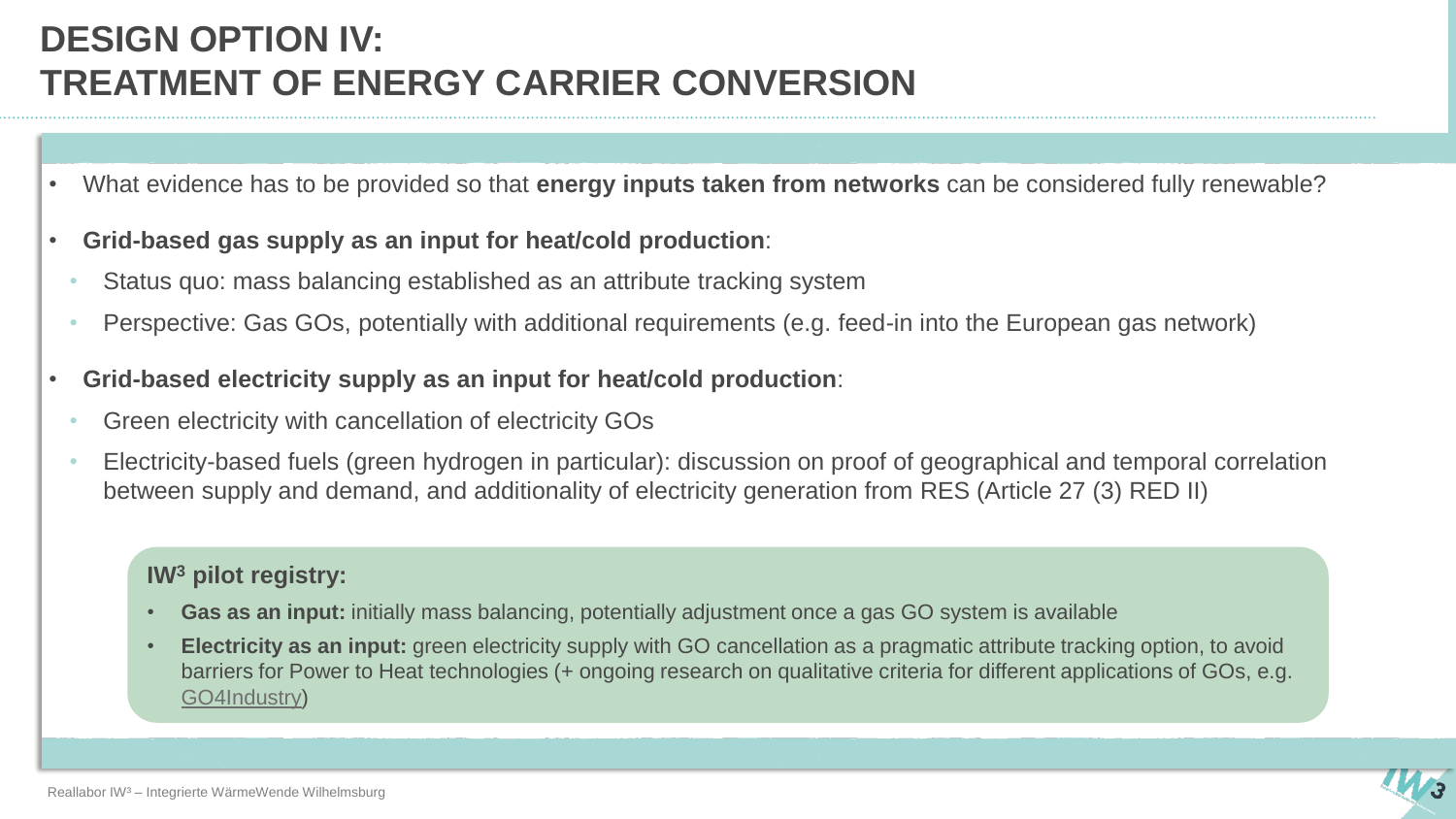## **DESIGN OPTION V: DISCLOSURE RULES FOR HEATING AND COOLING**

- Guarantee of origin system must be accompanied by **disclosure rules to** ensure transparency for consumers
- **Electricity disclosure:** European harmonised legal framework with clear role for GOs
- **DHC disclosure:** Article 24 (1) RED II end-users must be provided with information on the overall energy efficiency and the share of renewable energy in their district heating and cooling systems
	- Role of GOs not specified; coordination required if several energy attribute tracking methods are used in parallel
	- Complicates the exclusion of double marketing and double claims on green energy characteristics
	- No legislative framework yet for disclosure of product mixes

#### **German electricity disclosure statement (example)**



- Participating suppliers commit to use GOs to disclose green energy attributes (RES, waste heat and cold) as part of the scheme rules
- Full disclosure of energy sources and technologies on the basis of GOs as a voluntary option
- Development of recommendations for the detail of disclosure information in coordination with pilot participants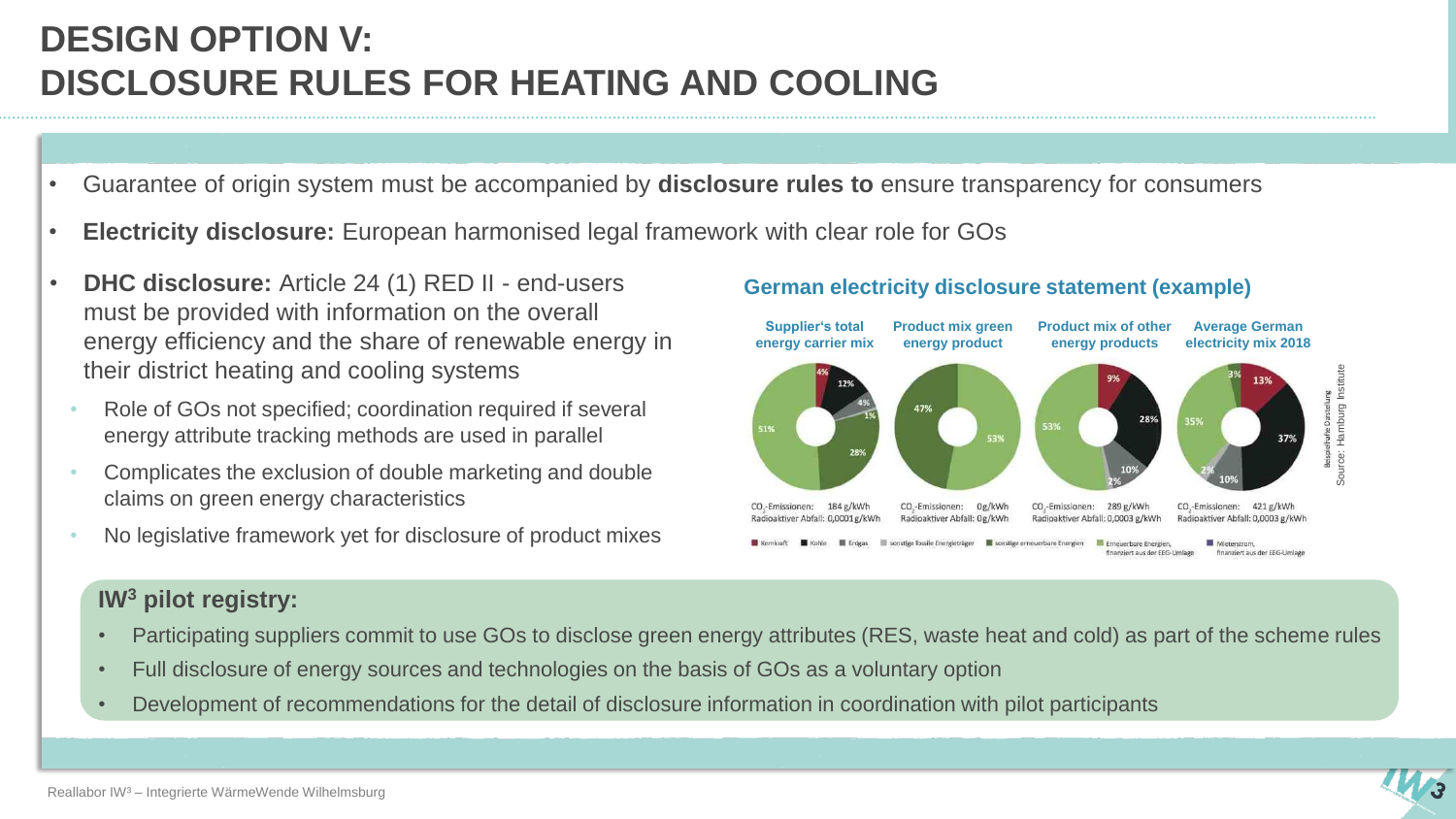## **DESIGN OPTION V: DISCLOSURE RULES FOR HEATING AND COOLING**

- **Primary energy factors and emission factors:** national requirements result from the Buildings Energy Act (GEG)
	- Intended use: information on non-renewable primary energy consumption of buildings and associated GHG emissions
	- So far reported at network level (methodology: AGFW FW 309 Part 1), taking into account grid losses
	- Energy carrier-specific default values for input fuels available (including upstream emissions and primary energy consumption)
	- Challenge especially for bioenergy: methods and default values may change depending on the regulatory context
- **Emission factors according to the electricity disclosure approach**
	- Intended use: consumer information, climate reporting e.g. according to GHG Protocol Scope 2
	- Direct GHG emissions from DHC generation (excluding upstream emissions)
	- Energy from renewable sources and unavoidable waste heat and cold sources can be treated as carbon neutral

- Emission and primary energy factors not included on GOs to begin with (emission factors: potential further development in line with EN 16325)
- Research on a DHC product-based methodology for calculating primary energy and emission factors (based on regulatory default values)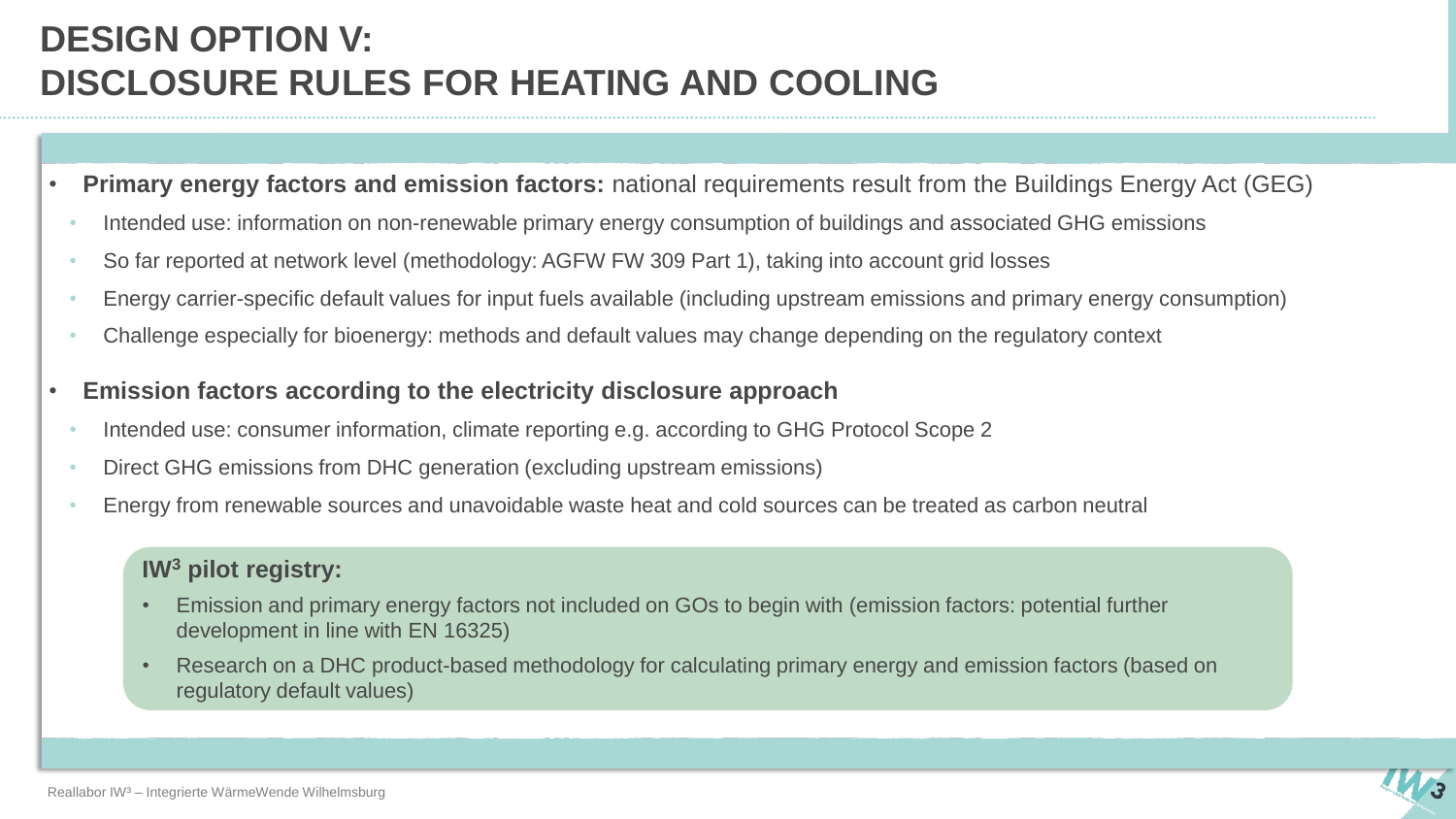### **DESIGN OPTION V: DISCLOSURE RULES FOR HEATING AND COOLING**

#### • **Treatment of self-supply**

- Ongoing discussion in the electricity GO context: industrial consumers operating their own RES production devices express interest in being issued GOs, to be able to use them as proof of RES consumption in climate accounting (with GO cancellation for self-supply)
- Credibility concerns, if GOs issued for energy consumed by operators of production devices are indistinguishable from GOs issued for energy supplied to other parties
- FaStGO project accompanying EN 16325 revision: concept of "**dissemination level of the physical energy for which the GO is issued**" as attribute on GOs to provide transparency [\(FaStGO 2020, Task 2-3\)](https://www.aib-net.org/sites/default/files/assets/news-events/AIB%20Project-Consult/FaStGO/AIB-2020-FASTGO-02%20task%202%20part3%20Takeways%20from%20consultation%20of%20text%20proposals%20for%20a%20revised%20EN16325.pdf)

- Use of dissemination level attribute to enable GO issuance for energy supplied to customers via DHC networks and energy consumed by production device operators
- For disclosing attributes of DHC supplied to customers, only GOs with attribute "transferred over a heating or cooling network" can be used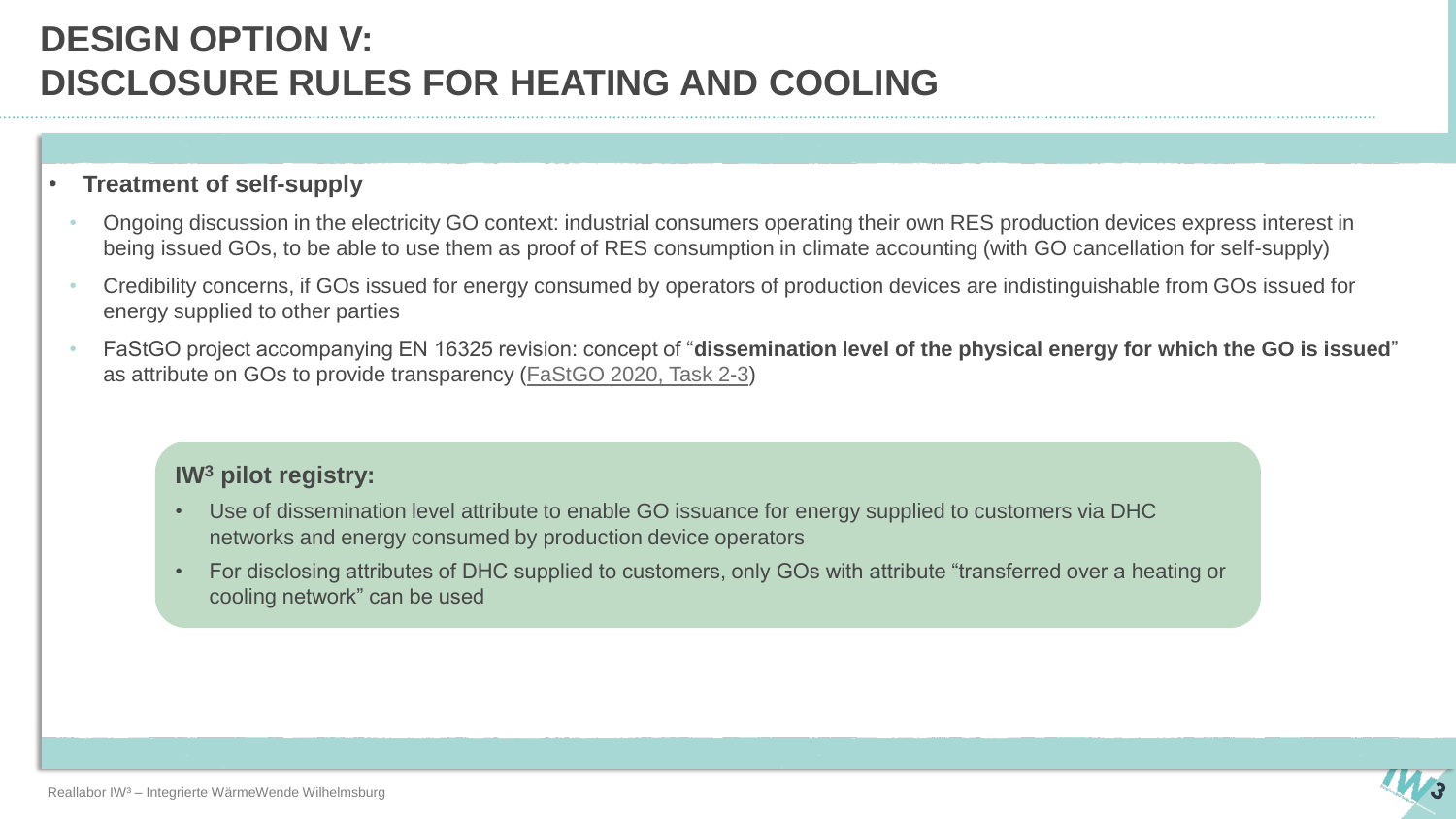### **OUTLOOK**

- **Variety of design options for heating and cooling GO systems** advantageousness depends on framework conditions of DHC markets and potential **applications of GOs**:
	- Consumer information
	- Market-driven support for renewable energy expansion
	- Facilitating the enforcement of regulatory requirements
	- Support of renewable energy statistics and monitoring processes
- **Focus of the IW<sup>3</sup> pilot registry:** activating the consumer market's potential to support the transformation of local DHC networks; moreover, potential applications for proving fulfilment of regulatory requirements are assessed
- **Outlook on next steps:** 
	- Pilot phase with DHC networks in the city of Hamburg
	- Assessment of experiences from using and operating the registry
	- Generation of lessons for the implementation of Article 19 RED II